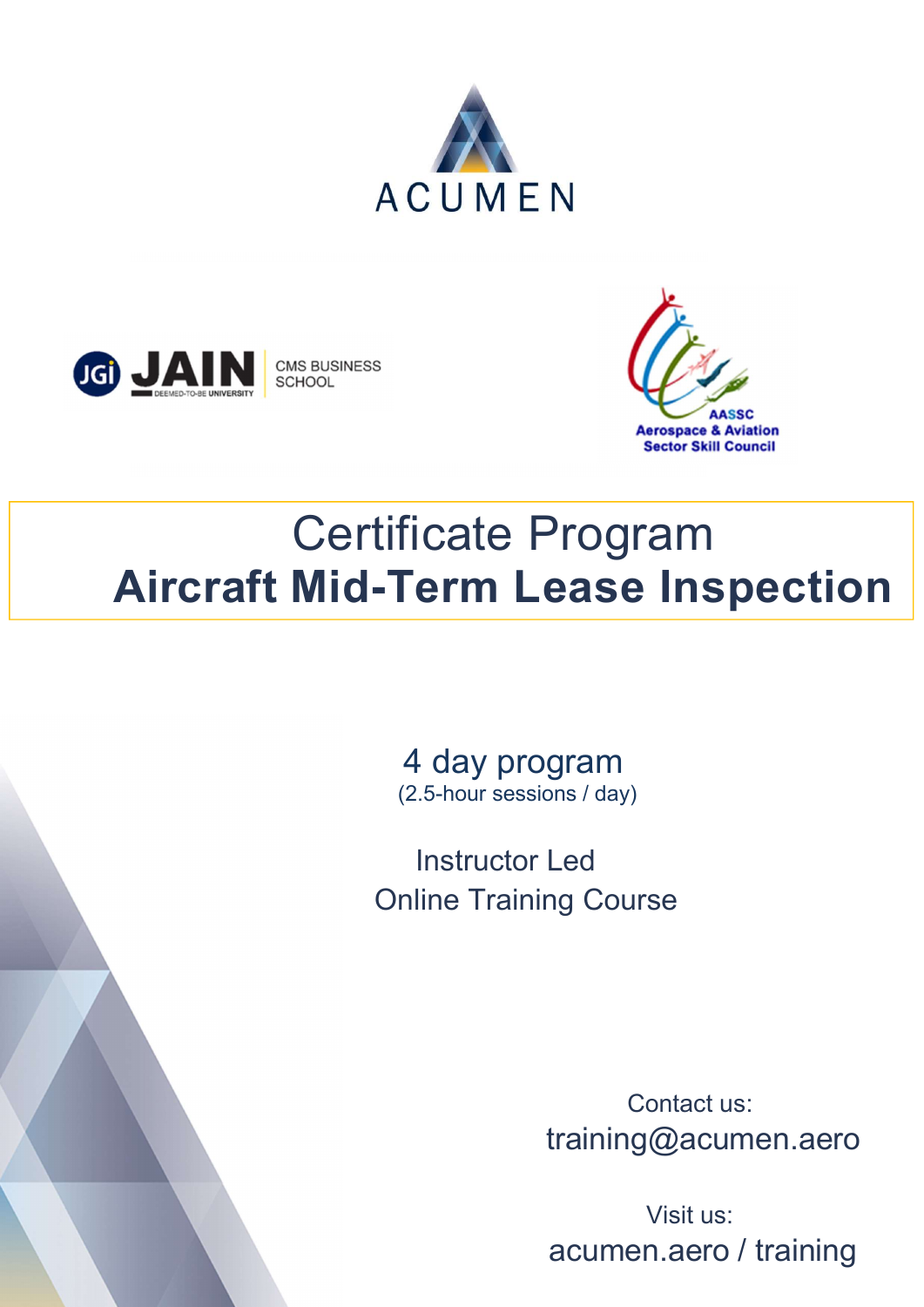#### **Objective**

This four-day (2.5-hour sessions daily) instructor led online certificate program is specially designed to upskill engineers who wish to shift their career to the aircraft leasing / asset management industry. This training will provide participants with necessary skills and knowledge related to:

- Aircraft physical inspection
- Record storage area inspection
- Review of technical records
- Preparing mid-term inspection report

### Learning Outcomes

Upon course completion, participants will have an understanding of:

- Types of aircraft lease term inspections
- Lease agreement considerations
- Mid-term lease inspection deliverables
- Mid-term lease inspection process cycle
- How to carry out an aircraft physical inspection
- Aircraft technical records reviews and records storage area inspections
- How to develop current aircraft status reports (titled & fitted assemblies) and related summaries
- How to verify lessee's compliance with maintenance program
- The way to prepare a mid-term inspection report

### Who Should Attend?

- Experienced aircraft maintenance personnel who are wishing to shift their career to leasing industry
- Technical representatives / inspectors
- Engineers /AME diploma holders with experience in planning / quality control
- AME diploma holders with on job training experience with commercial airlines



1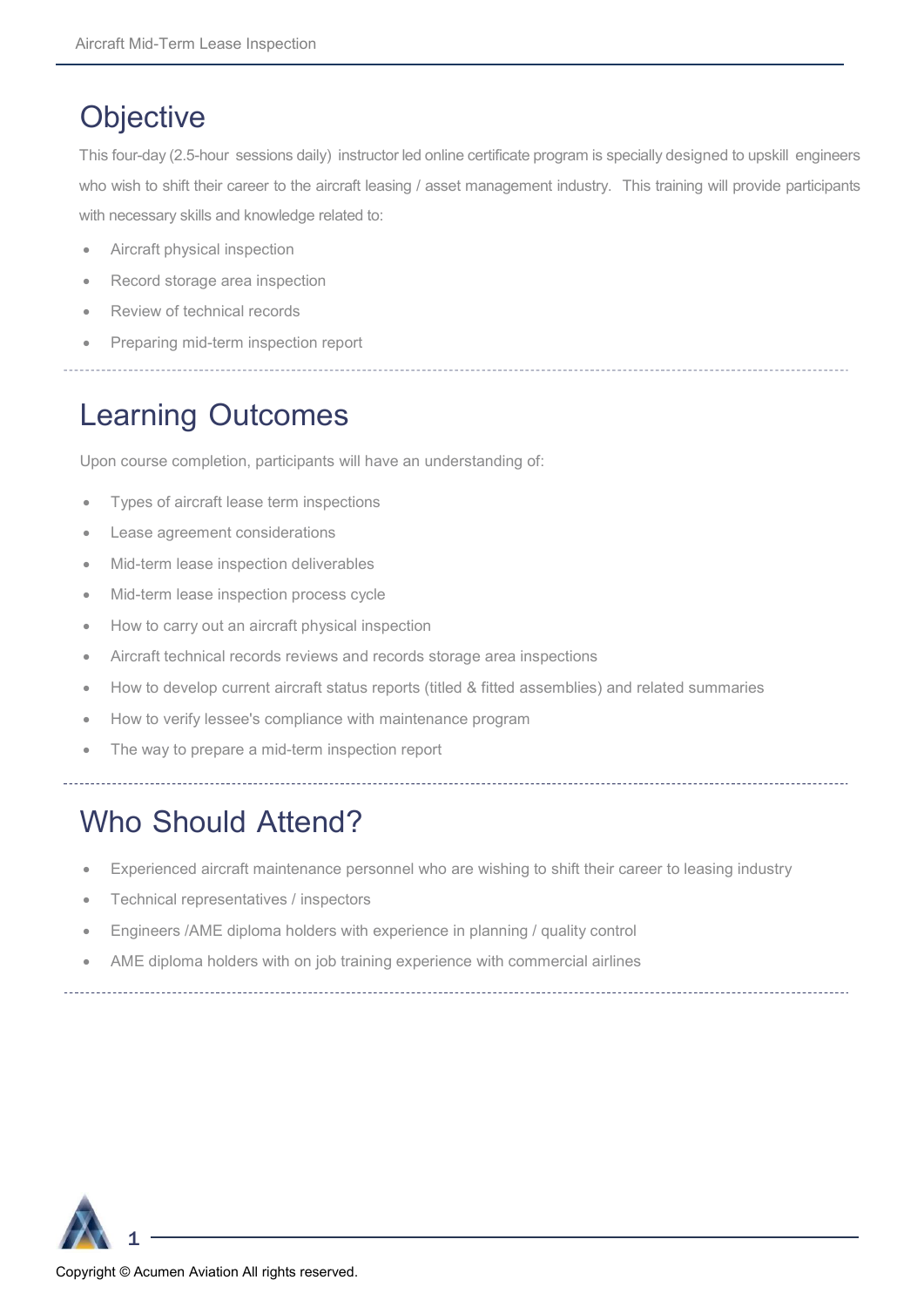#### Fees, Payment and Course Info

| <b>Course Fees</b>         | Fees and group discount. Please write to us:<br>Email: training@acumen.aero                                                                                                                                                                                                                                               |  |  |  |  |  |  |  |  |  |
|----------------------------|---------------------------------------------------------------------------------------------------------------------------------------------------------------------------------------------------------------------------------------------------------------------------------------------------------------------------|--|--|--|--|--|--|--|--|--|
| Mode of Payment            | Via-credit card through payment link or through wire transfer,<br>details will be provided upon request.<br>Please write to: training@acumen.aero                                                                                                                                                                         |  |  |  |  |  |  |  |  |  |
| <b>Course Delivery</b>     | Training will be conducted Online using online training platform.<br>Course will include reading material, case study and exercises to develop<br>the confidence level of the participants.                                                                                                                               |  |  |  |  |  |  |  |  |  |
| <b>Course Dates</b>        | Please view acumen.aero/training                                                                                                                                                                                                                                                                                          |  |  |  |  |  |  |  |  |  |
| Duration / Timings         | 4 Days / 2.5-hour sessions daily. 11:00 a.m. to 1:30 p.m. GMT                                                                                                                                                                                                                                                             |  |  |  |  |  |  |  |  |  |
| <b>Course Award</b>        | Soft copy of the certificate will be issued jointly issued by Acumen and CMS<br>Business School, Jain (Deemed-to-be university). Hard copies will be<br>couriered to the candidates upon request with additional courier charges.                                                                                         |  |  |  |  |  |  |  |  |  |
| Requirements               | • Desktop / laptop with compatible OS: Windows 7 (Version 6.1 and<br>above), Mac OS X 10.10 and above<br>Built-in / plugged-in / wireless speakers and microphone<br>Web camera<br>Internet Speed 8Mbps for audio, video, and screen sharing<br>Supported Web Browsers: Chrome - 55 and above / Firefox - 54 and<br>above |  |  |  |  |  |  |  |  |  |
| <b>Course Material</b>     | Training material (soft copy) will be given to all the participants.                                                                                                                                                                                                                                                      |  |  |  |  |  |  |  |  |  |
| <b>Contact Information</b> | +91 6364144378./ +91 80 42673905.                                                                                                                                                                                                                                                                                         |  |  |  |  |  |  |  |  |  |
|                            | Email: training@acumen.aero                                                                                                                                                                                                                                                                                               |  |  |  |  |  |  |  |  |  |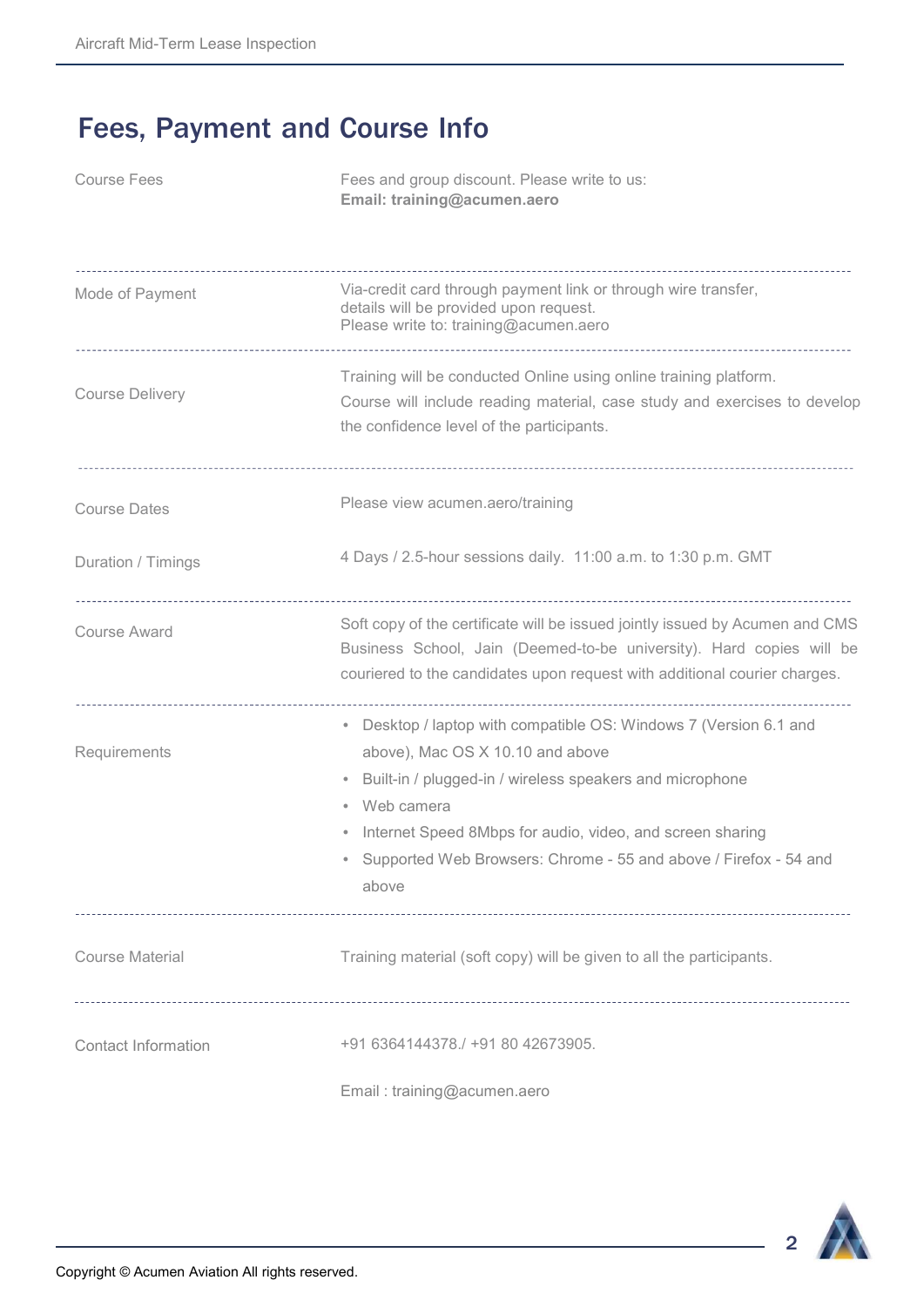## About Us Acumen Aviation

Acumen is an aircraft asset lease manager with a global platform, established in 2009, headquartered in Ireland with offices in India, China and the USA. Acumen's management team has over 300 years of cumulative experience with a permanent staff of over 90 people. Acumen offers a full range of services throughout the lifecycle of the aircraft including aircraft sourcing, pre-purchase inspections (physical and records), project management, lease management, re-marketing, fleet audits, aircraft trading, power plant management, aircraft valuations and CAMO services. Its customers include aircraft lessors, airlines, banks, private equity and investors.

#### Aerospace and Aviation Sector Skill Council, India (aassc.in)

Aerospace and Aviation Sector Skill Council (AASSC) is the apex body in skill development in the emerging aerospace and aviation sector. AASSC has been formed under the Government and Industry led initiative to skill Indian labor force. AASSC is one of the various Sector Skill Councils (SSC) which has been formed with the help of grant from National Skill Development Corporation (NSDC). AASSC was incorporated as a Section 8 Company (under Companies Act 2013) on 12th September 2014. The promoters of the company are Hindustan Aeronautics Limited (HAL), Bangalore Chamber of Industries & Commerce (BCIC) and Society of Indian Aerospace Technologies & Industries (SIATI). Acumen Aviation and AASSC have signed MOU jointly to launch certificate and diploma programs.

#### CMS Business School (bschool.cms.ac.in)

Jain (Deemed-to-be University) is one of the top private universities in India that draws students from more than 25 countries to one of the world's fastest growing cities – Bangalore, empowering students to challenge conventional thinking and pursue original ideas. It is a destination for highly ambitious students who want to excel in their career and become experts in their areas of interest. It continues to advocate creativity, innovation and sportsmanship and takes pride in having produced several inspiring personalities. A deemed university for eight years, it has steadily managed to clinch top positions in various ranking surveys.

#### SWIMS Aviation, South Korea (swimsaviation.com)

 Based in South Korea, SWIMS is an aviation consulting company specialized in providing technical aviation services and aircraft redelivery management for commercial and private aircraft. Newly launched in Korea and providing best solution for managing the aircraft with expertise, reliability and transparency. Acumen has partnered with SWIMS Aviation to offer our training programs in Korean language.

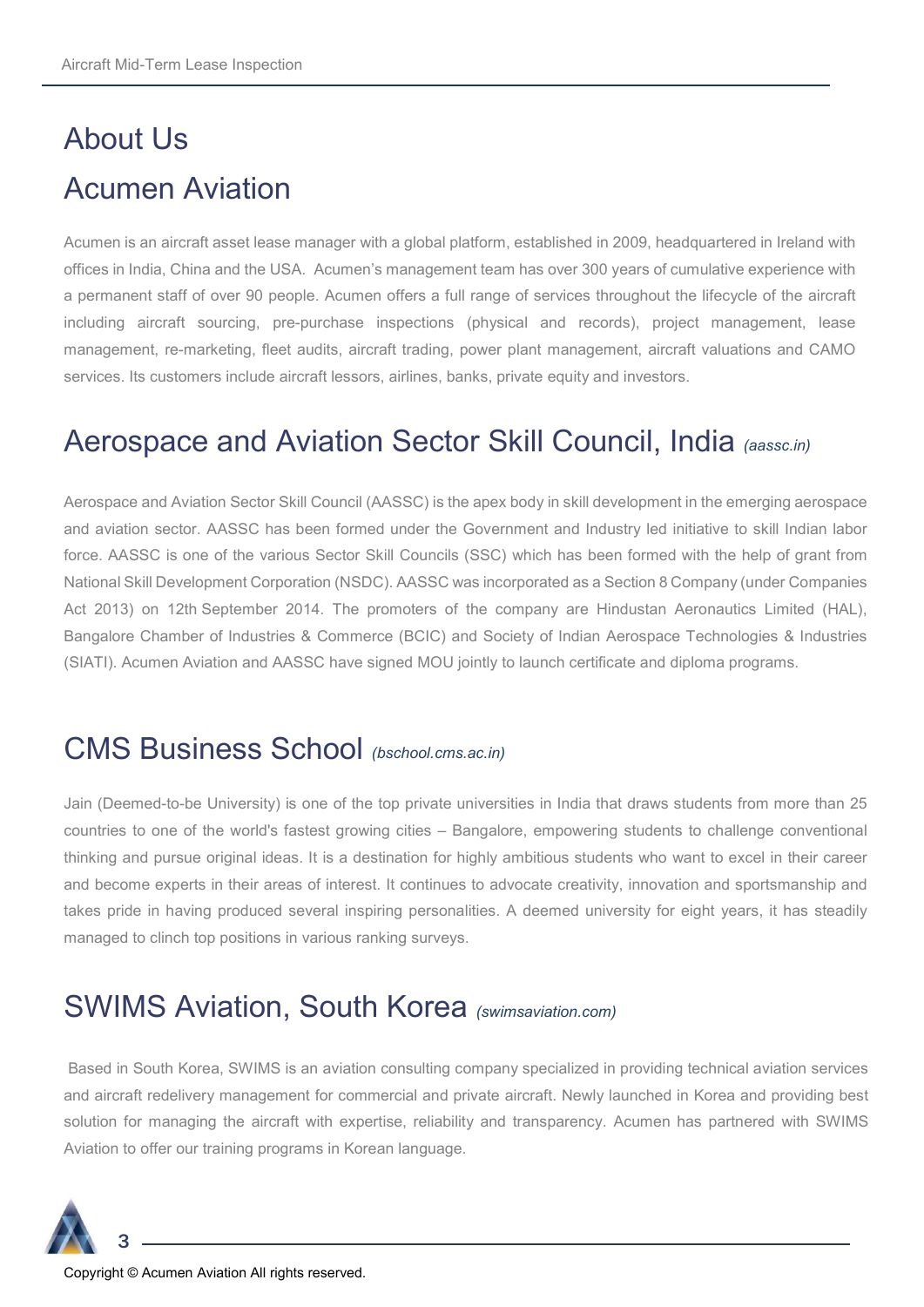#### Other certificate / post graduate & diploma programs in aircraft leasing and finance sector



Acumen has acquired significant professional expertise in aircraft asset management sector over the years. To address knowledge and skill gaps of the workforce within this sector, these programs provide an opportunity for aviation professionals to upskill.

Course design is based on Training Need Analysis (TNA) and expertise. Participants will learn through live interactive sessions, case studies and assignments. All these courses will be held online and are instructor led.

#### Course Calendar

#### CERTIFICATE/ POST GRADUATE & DIPLOMA PROGRAMS AIRCRAFT LEASING AND FINANCE SECTOR

| Course schedule & Course fee                                                                                                                                                                                                                                                                                               |                                                                                                            |                                                                                                   |                              |                                                                                    |                                  |                                                                |                                                                                                     |                                                                                  | <b>JANUARY 2022 - DECEMBER 2022</b>                                        |                                               |                                                                         |                                                 |                                                                                          |                                                                     |                                           |                                           |                                      |                                                         |                                                       |                                                             |                                                                                       |                                                              |                             |                                                      |                                                       |                                                     |                                                                  |                                          |                                    |  |
|----------------------------------------------------------------------------------------------------------------------------------------------------------------------------------------------------------------------------------------------------------------------------------------------------------------------------|------------------------------------------------------------------------------------------------------------|---------------------------------------------------------------------------------------------------|------------------------------|------------------------------------------------------------------------------------|----------------------------------|----------------------------------------------------------------|-----------------------------------------------------------------------------------------------------|----------------------------------------------------------------------------------|----------------------------------------------------------------------------|-----------------------------------------------|-------------------------------------------------------------------------|-------------------------------------------------|------------------------------------------------------------------------------------------|---------------------------------------------------------------------|-------------------------------------------|-------------------------------------------|--------------------------------------|---------------------------------------------------------|-------------------------------------------------------|-------------------------------------------------------------|---------------------------------------------------------------------------------------|--------------------------------------------------------------|-----------------------------|------------------------------------------------------|-------------------------------------------------------|-----------------------------------------------------|------------------------------------------------------------------|------------------------------------------|------------------------------------|--|
| <b>COURSE NAME</b>                                                                                                                                                                                                                                                                                                         |                                                                                                            |                                                                                                   |                              | <b>STARTING</b>                                                                    |                                  |                                                                |                                                                                                     | <b>ENDING</b>                                                                    |                                                                            |                                               |                                                                         |                                                 | <b>COURSE NAME</b>                                                                       |                                                                     |                                           |                                           |                                      |                                                         |                                                       |                                                             | <b>STARTING</b>                                                                       |                                                              |                             |                                                      |                                                       | <b>ENDING</b>                                       |                                                                  |                                          |                                    |  |
| <b>Aircraft Leasing and Financing</b>                                                                                                                                                                                                                                                                                      |                                                                                                            |                                                                                                   |                              | 17th Jan '22<br>23 <sup>rd</sup> May '22                                           |                                  |                                                                | 24 <sup>th</sup> Jan '22<br>30th May '22                                                            |                                                                                  |                                                                            |                                               |                                                                         | <b>Aircraft Redelivery Management</b>           |                                                                                          |                                                                     |                                           |                                           |                                      |                                                         |                                                       | 21st March '22<br>1 <sup>=</sup> Aug '22                    |                                                                                       |                                                              |                             | 23rd March '22<br>4 <sup>th</sup> Aug '22            |                                                       |                                                     |                                                                  |                                          |                                    |  |
| (5 Days)                                                                                                                                                                                                                                                                                                                   |                                                                                                            |                                                                                                   |                              | 3 <sup>nd</sup> Oct '22                                                            |                                  | 11 <sup>th</sup> Oct '22                                       |                                                                                                     |                                                                                  |                                                                            |                                               |                                                                         | $(4$ Days $)$                                   |                                                                                          |                                                                     |                                           |                                           |                                      |                                                         |                                                       |                                                             | 28 <sup>h</sup> Nov '22                                                               |                                                              |                             |                                                      |                                                       | 1ª Dec '22                                          |                                                                  |                                          |                                    |  |
| <b>Aircraft Technical Asset Management</b>                                                                                                                                                                                                                                                                                 |                                                                                                            |                                                                                                   |                              | 11 <sup>th</sup> Jan '22                                                           |                                  | 13th Jan '22                                                   |                                                                                                     |                                                                                  |                                                                            |                                               | <b>Aircraft Mid Term Lease Inspection</b>                               |                                                 |                                                                                          |                                                                     |                                           |                                           |                                      |                                                         |                                                       | 11 <sup>th</sup> Apr '22<br>22rd Aug '22                    |                                                                                       |                                                              |                             | 18 <sup>th</sup> Apr '22<br>25 <sup>th</sup> Aug '22 |                                                       |                                                     |                                                                  |                                          |                                    |  |
| $(4$ Days)                                                                                                                                                                                                                                                                                                                 |                                                                                                            |                                                                                                   |                              | 6 <sup>th</sup> Jun '22                                                            |                                  |                                                                |                                                                                                     | 9 <sup>th</sup> Jun '22                                                          |                                                                            |                                               | $(4$ Days $)$                                                           |                                                 |                                                                                          |                                                                     |                                           |                                           |                                      |                                                         |                                                       | 5th Dec '22                                                 |                                                                                       |                                                              |                             | 8 <sup>th</sup> Dec '22                              |                                                       |                                                     |                                                                  |                                          |                                    |  |
| <b>CAMO Management</b>                                                                                                                                                                                                                                                                                                     |                                                                                                            |                                                                                                   |                              | 7 <sup>th</sup> Feb '22                                                            |                                  |                                                                | 9 <sup>th</sup> Feb '22                                                                             |                                                                                  |                                                                            |                                               |                                                                         | <b>Engine Lease Management</b><br>$(4$ Days)    |                                                                                          |                                                                     |                                           |                                           |                                      |                                                         |                                                       | 25 <sup>th</sup> Apr '22                                    |                                                                                       |                                                              |                             | 27 <sup>th</sup> Apr '22                             |                                                       |                                                     |                                                                  |                                          |                                    |  |
|                                                                                                                                                                                                                                                                                                                            |                                                                                                            | $(4$ Days)                                                                                        |                              | 20 <sup>th</sup> June '22<br>14 <sup>th</sup> Feb '22                              |                                  |                                                                | 23rd June '22<br>22rd Feb '22                                                                       |                                                                                  |                                                                            |                                               |                                                                         | <b>Aircraft Pre- Purchase Inspection/ Sales</b> |                                                                                          |                                                                     |                                           |                                           |                                      |                                                         |                                                       |                                                             |                                                                                       | 5 <sup>th</sup> Sept '22<br>9 <sup>th</sup> May '22          |                             |                                                      |                                                       | 8 <sup>th</sup> Sept '22<br>12th May '22            |                                                                  |                                          |                                    |  |
| <b>Aircraft Technical Records Review</b><br><b>During Redelivery</b>                                                                                                                                                                                                                                                       |                                                                                                            |                                                                                                   |                              | 4 <sup>th</sup> July '22                                                           |                                  |                                                                |                                                                                                     | 12 <sup>th</sup> July '22                                                        |                                                                            |                                               | assistance<br>$(4 \text{ days})$                                        |                                                 |                                                                                          |                                                                     |                                           |                                           |                                      |                                                         | 26 <sup>th</sup> Sept '22                             |                                                             |                                                                                       |                                                              | 29 <sup>th</sup> Sept '22   |                                                      |                                                       |                                                     |                                                                  |                                          |                                    |  |
|                                                                                                                                                                                                                                                                                                                            | $(6$ Days $)$                                                                                              | 7 <sup>th</sup> Nov '22                                                                           |                              | 15 <sup>th</sup> Nov '22                                                           |                                  |                                                                |                                                                                                     |                                                                                  | <b>Post Graduate Program in Aircraft</b><br><b>Leasing &amp; Financing</b> |                                               |                                                                         |                                                 |                                                                                          |                                                                     |                                           |                                           |                                      | July '22                                                |                                                       |                                                             |                                                                                       | <b>June '23</b>                                              |                             |                                                      |                                                       |                                                     |                                                                  |                                          |                                    |  |
| <b>Aircraft Maintenance Reserves</b><br>Management<br>$(4$ Days)                                                                                                                                                                                                                                                           |                                                                                                            |                                                                                                   |                              | 7 <sup>th</sup> March '22                                                          |                                  |                                                                | 9th March' 22                                                                                       |                                                                                  |                                                                            |                                               |                                                                         | $(1$ year)                                      |                                                                                          |                                                                     |                                           |                                           |                                      |                                                         |                                                       |                                                             |                                                                                       |                                                              |                             |                                                      |                                                       |                                                     |                                                                  |                                          |                                    |  |
|                                                                                                                                                                                                                                                                                                                            |                                                                                                            |                                                                                                   |                              | 18th July '22                                                                      |                                  | 21 <sup>st</sup> July '22                                      |                                                                                                     |                                                                                  |                                                                            |                                               | <b>Diploma Program in Aircraft Technical</b><br><b>Asset Management</b> |                                                 |                                                                                          |                                                                     |                                           |                                           |                                      |                                                         | <b>June '22</b>                                       |                                                             |                                                                                       |                                                              | <b>Nov '22</b>              |                                                      |                                                       |                                                     |                                                                  |                                          |                                    |  |
|                                                                                                                                                                                                                                                                                                                            |                                                                                                            | 17th Oct '22                                                                                      |                              |                                                                                    | 20 <sup>th</sup> Oct '22         |                                                                |                                                                                                     |                                                                                  |                                                                            | (6 months)                                    |                                                                         |                                                 |                                                                                          |                                                                     |                                           |                                           |                                      |                                                         |                                                       |                                                             |                                                                                       |                                                              |                             |                                                      |                                                       |                                                     |                                                                  |                                          |                                    |  |
| JANUARY '22                                                                                                                                                                                                                                                                                                                |                                                                                                            | FEBRUARY '22                                                                                      |                              |                                                                                    |                                  | MARCH '22                                                      |                                                                                                     |                                                                                  | APRIL '22                                                                  |                                               |                                                                         |                                                 |                                                                                          |                                                                     |                                           | <b>MAY '22</b>                            |                                      |                                                         | <b>JUNE '22</b>                                       |                                                             |                                                                                       |                                                              |                             |                                                      |                                                       |                                                     |                                                                  |                                          |                                    |  |
| WTF<br>$\mathbf{S}$<br>$M$ T<br>s.<br>$\mathbf{1}$<br>$\ddot{ }$<br>s.<br>$\mathcal{C}_\alpha$<br>$7-1$<br>$\mathbf{r}$<br>Þ<br>$\mathbf{u}$<br>$\overline{a}$<br>12<br>$-14.$<br>10<br>11<br>15<br>15.1<br>1G<br>18<br>19<br>20<br>23<br>37<br>$-21$<br>$-22$<br>$25 -$<br>25<br>28<br>29<br>$24 -$<br>$27-1$<br>50<br>31 | $M$ T<br>п<br>÷.<br>$\overline{14}$<br>15<br>21<br>22<br>25                                                | w<br>T<br>z<br>$\mathfrak{a}$<br>10<br><b>D</b><br>16<br>17 <sup>7</sup><br>23<br>24              | $\left  \cdot \right $<br>18 | F S<br>15.1<br>$\sigma$<br>$11 - 12$<br>13<br>19 <sup>°</sup><br>20<br>27<br>25 26 | M<br>$\mathbf{r}$<br>21<br>25.   | T<br>$\overline{a}$<br>$\mathbf{x}$<br>$14$   $15$<br>22<br>22 | w<br>$\mathbf{r}$<br>a.<br>$\overline{\mathbf{a}}$<br>10<br>$\overline{2}$<br>1G<br>17<br>31<br>CE. | $F$ $S$ $S$<br>$15 - 19$<br>23 24 25 26                                          | 4.13.<br>$11 - 12 - 13$                                                    | $\epsilon$<br>20<br>27                        | $N$ T<br>$\ddot{\phantom{1}}$<br>$\mathbf{11}$<br>18<br>$25 - 26$       | G.<br>12<br>19                                  | <b>W</b><br>$\tau$<br>$\overline{z}$<br>$\mathbf{G}$<br>13<br>14<br>20<br>21<br>27<br>25 | $F$ $S$ $S$<br>$\mathbf{1}$<br>R2<br>$15 -$<br>$22 - 23$<br>22   30 | $-2$<br>$\overline{2}$<br>16 <sub>1</sub> | $\overline{\mathbf{a}}$<br>10<br>17<br>24 | 9<br>16<br>$23 -$<br>30 <sub>1</sub> | M T W T<br>$2 - 3$<br>30<br>17<br>24<br>31              | $\ddot{\phantom{a}}$<br>11<br>18<br>25                | ÷.<br>12<br>19<br>26                                        | $\leq$<br>$\mathcal{L}_{\mathcal{L}}$<br>$6 - 7$<br>$13-1$<br>$20 - 21$<br>an I<br>25 | s<br>$\mathbf{1}$<br>$\mathbf{g}$<br>$-14$<br>15<br>22<br>23 | 13<br>20<br>27 <sup>1</sup> | $M$ T<br>67<br>14<br>21<br>25                        | w<br>$\overline{a}$<br>$\overline{\phantom{a}}$<br>22 | œ.<br>$\overline{a}$<br>$15 \t16$<br>$22 \quad 30$  | $T$ $P$ $S$ $S$<br>$\overline{1}$<br>- 17  <br>23 24 25 26       | $10$ 11 12                               | $\leftarrow$ $\leftarrow$<br>15 19 |  |
| <b>JULY '22</b>                                                                                                                                                                                                                                                                                                            | <b>AUGUST '22</b>                                                                                          |                                                                                                   | SEPTEMBER '22                |                                                                                    |                                  |                                                                |                                                                                                     |                                                                                  |                                                                            |                                               | <b>OCTOBER '22</b><br><b>NOVEMBER '22</b>                               |                                                 |                                                                                          |                                                                     |                                           |                                           |                                      |                                                         |                                                       | <b>DECEMBER '22</b>                                         |                                                                                       |                                                              |                             |                                                      |                                                       |                                                     |                                                                  |                                          |                                    |  |
| $T$ $F$<br>$\sim$<br>w<br>$\sim$<br>$M$ T<br>$\Delta$<br>-21<br>-11<br>10<br>c<br>$\overline{z}$<br>$\sim$<br>$-2$<br>a.<br>15 16 17<br>14<br>12<br>13<br>11<br>21<br>표<br>25<br>24<br>22<br>233<br>18<br>27<br>$29 - 30$<br>31<br>26<br>28<br>25                                                                          | м.<br>$\mathbf{r}$<br>$\mathbf{z}$<br>$\boldsymbol{\kappa}$<br>$\circ$<br>15<br>16<br>23<br>22<br>29<br>33 | w<br>$\mathbf{r}$<br>$\mathbf{4}$<br>$\overline{\phantom{a}}$<br>10<br>17<br>18<br>24<br>25<br>31 | -51<br>26 I                  | F S S<br>$6 - 7$<br>11 12 13 14<br>n<br>$19 - 20$<br>$\overline{25}$<br>-27        | M<br>5.<br>12<br>12 <sup>°</sup> | $\mathbf{r}$<br>$\epsilon$<br>13<br>20<br>26 27                | w<br>$\mathbf{r}$<br>$\mathbf{1}$<br>$\overline{z}$<br>14<br>15<br>21<br>25                         | $F_S$<br>$2^{1/2}$<br><b>S</b> 9 10<br>$16 - 17$<br>$23 - 24$<br>22<br>$22 - 30$ |                                                                            | $\overline{4}$<br>11<br>18<br>$\overline{25}$ | $M$ T<br>а<br>10<br>17<br>24<br>31                                      | 11<br>18<br>25                                  | w<br>$\mathbf{r}$<br>G.<br>12<br>L1<br>25<br>20<br>27<br>26                              | $6$ $7$ $8$<br>14 <sup>1</sup><br>21<br>$25 - 29$                   | 5 <sup>5</sup><br>$1 - 12$<br>15.<br>22   | $\overline{2}$<br>16<br>23<br>30          | 14<br>21<br>28                       | $M$ T<br>$\mathbf{r}$<br>$\mathbf{x}$<br>15<br>22<br>22 | w<br>$\overline{a}$<br>$\mathbf{D}$<br>te<br>23<br>30 | $\pi$<br>$\overline{\phantom{a}}$<br>10 <sub>10</sub><br>17 | $r$ $s$ $s$<br>$4 - 5$ 6<br>$11 - 12 - 13$<br>18 19<br>24 25 26                       | $\overline{\mathbf{33}}$<br>$\overline{x}$                   | s.<br>12<br>19<br>26        | $M$ T<br>G.<br>13<br>20<br>27                        | w<br>$\overline{z}$<br>14<br>21<br>25                 | $\mathbf{r}$<br>п<br>$\mathbf{r}$<br>15<br>22<br>29 | <b>12 I</b><br>-9. 1<br>16 <sub>1</sub><br>23 I<br>$30 \quad 31$ | $F-S-S$<br>$3 - 4$<br>10<br>17.<br>24 25 | 11<br>18                           |  |